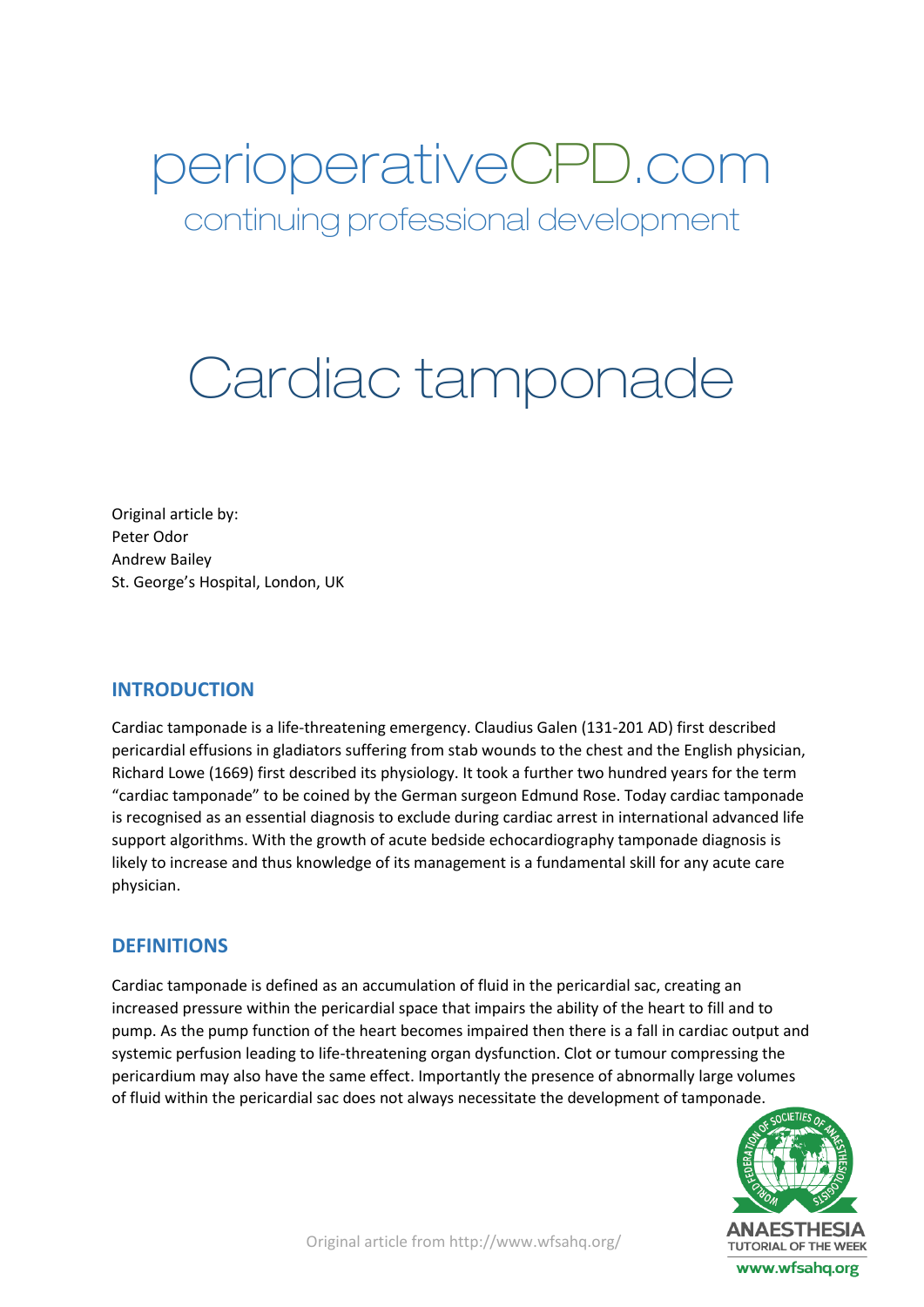This is because slowly accumulating fluid allows physiological compensatory mechanisms to limit the rise in pericardial pressure and therefore avoid cardiac pump failure. Consequently a pericardial effusion should be distinguished from tamponade as an anatomical diagnosis, describing the presence of abnormal fluid within the pericardial sac with no haemodynamic compromise. In contrast cardiac tamponade is a physiological diagnosis in which the pericardial effusion must be accompanied by evidence of obstructive shock.

# **PATHOPHYSIOLOGY AND ANATOMY OF TAMPONADE**

## **Physiology of the pericardial sac**

The pericardial sac consists of 2 layers of tough, fibrous tissues surrounding and protecting the heart. An inner visceral layer is separated from the parietal pericardium by a small amount of lubricating pericardial fluid. Usually a volume of around 15-50mls of pericardial fluid is present, being produced by visceral mesothelium cells and drained from the pericardium by the lymphatic system into the mediastinum and right side of the heart. The pericardial layers envelope the heart, fusing around the points where the great vessels exit into the mediastinum. The visceral pericardium is continuous on the inner side with the epicardium. The pericardial sac layers and fluid function to buffer the heart from external impact, to reduce resistance during motion of heart and to provide a barrier against infection traversing from surrounding structures, particularly the lungs.

## **Pressure-volume relationship**

Fluid within the pericardial space exhibits a pressure-volume relationship, which is varied depending upon factors that influence the ability of the pericardium to compensate for volume changes. When plotted the pressure-volume relationship exhibits 2 distinct phases, as illustrated in Figure 1. If fluid accumulates gradually then during the first phase an increase in volume of the pericardial fluid causes only a small increase in pericardial pressure (Plot A, Figure 1). This is because the normal pericardial membranes can stretch to accommodate a larger volume of fluid. During the second phase the reserve volume, below which pressure changes are minimised by the compliance of the pericardial membranes, is exceeded and pericardial pressure begins to rise more rapidly.

In addition a number of factors influence the rate of pressure increase within the pericardial space. Most important is the duration of time over which fluid accumulates. A rapid increase in fluid volume, typically due to bleeding caused by penetrating thoracic trauma or following injury sustained during cardiac surgery, leaves little time for the pericardial membranes to stretch and the resultant pericardial pressure increase will be rapid (Plot B, Figure 1). In the acute situation as little as 150ml of fluid may result in cardiac tamponade. In marked contrast the pericardial membranes can stretch significantly if the build-up of fluid is sufficiently chronic, with the pericardial sac volume reaching 2000ml in extreme cases. It is even possible for the pericardial sac to contain these large volumes without causing significant tamponade, provided that enough stretch of the pericardial membranes can occur.

Compliance of the pericardial membranes can be reduced in rare disease states, such as pericardial mesothelioma or scarred following repeated cardiac surgery. In such instances the capacity of the pericardial sac to compensate for enlarging effusions is diminished. The nature of the fluid forming the pericardial effusion is also important. Unlike transudates blood will clot within the pericardial space, transmitting pressure changes more readily, particular onto the localised areas of the heart underlying the clot and contributing to cardiac chamber collapse. Chronic effusions can also become fibrosed and more viscous, causing greater respective pressure increases.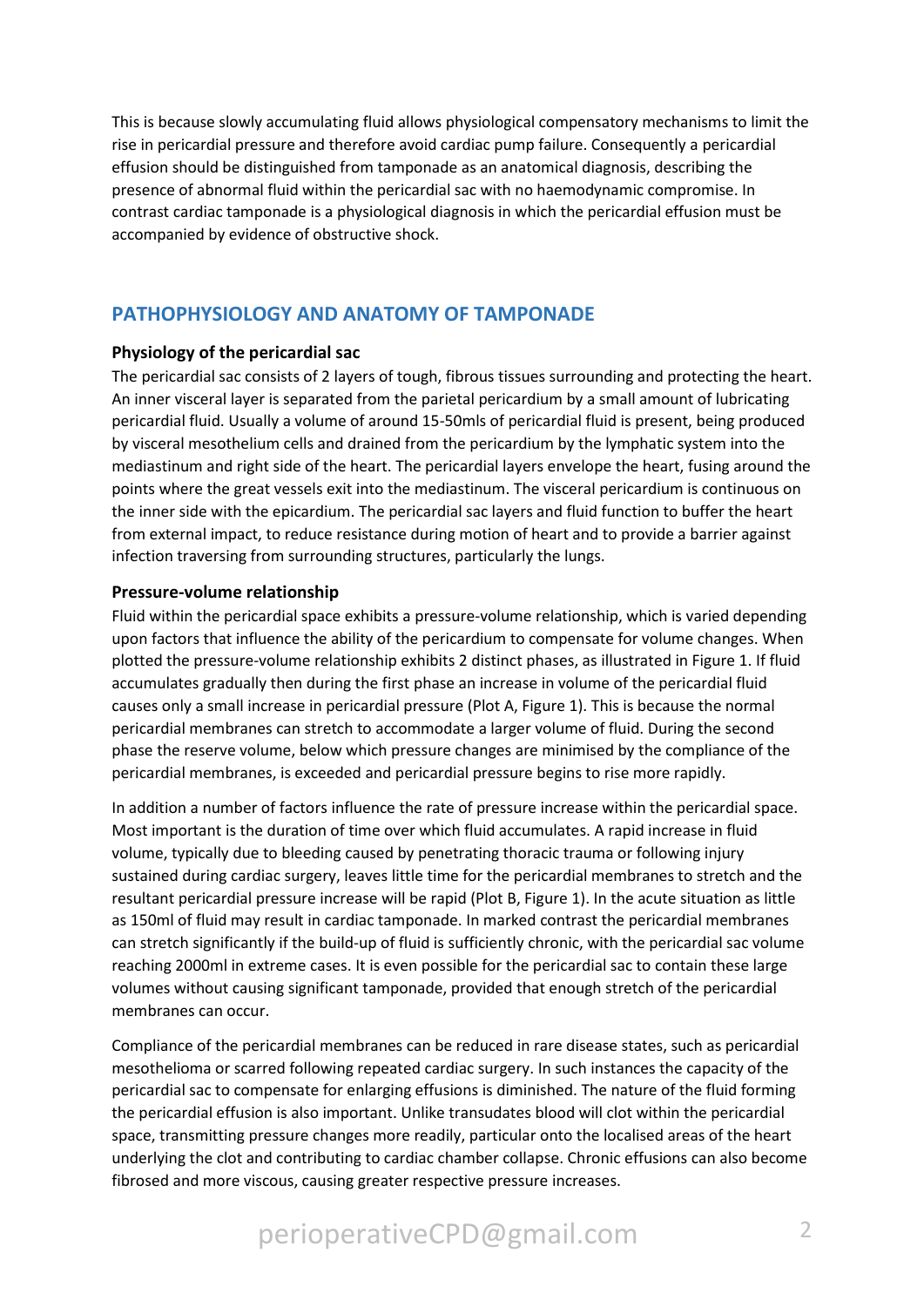

Figure 1. Pericardial fluid pressure-volume relationship (Odor & Bailey, 2013)

# **Stages of cardiac tamponade**

Development of cardiac tamponade can be divided into early and late stages, with corresponding differences in the degree of haemodynamic compromise and the extent to which compensatory mechanisms are able to preserve cardiac output. Tamponade will only be maintained if a sustained increase in pericardial pressure is generated. Requirements for sustained pericardial hypertension are an effusion volume that exceeds the pericardial reserve volume and for the rate of fluid accumulation to exceed the rate of pericardial stretch.

## *Early stages*

During the early stages of cardiac tamponade, fluid fills the pericardial reserve volume and the pericardial pressure begins to rise. Filling pressures within the right side of the heart are lower than within the left side of the heart and are the first to be equaled then exceeded by a rising pericardial pressure. As this occurs the cardiac chamber filling pressure gradient is reduced and there is a massive reduction in venous return to the heart. The right atrium and right ventricle become compressed causing impaired diastolic filling, since right sided pressure are lowest in diastole. As less venous blood returns to the right atrium the central venous pressure rises. Impaired right ventricular filling results in an under-loaded ventricle, which operates at the low end of the Frank-Starling curve. Under-filling and limited contractility result in a low stroke volume.

## *Late stages*

As pericardial pressure rises sufficiently to overcome the left atrial and higher left ventricular filling pressures then a dramatic decrease in cardiac output occurs. Although a reduction in coronary blood flow occurs, in tamponade this is accompanied by limited cardiac work and the myocardium is usually not ischaemic. A cycle of exhausted physiological compensation measures follows, with increased fluid retention, decreased cardiac output and venous return leading to a state of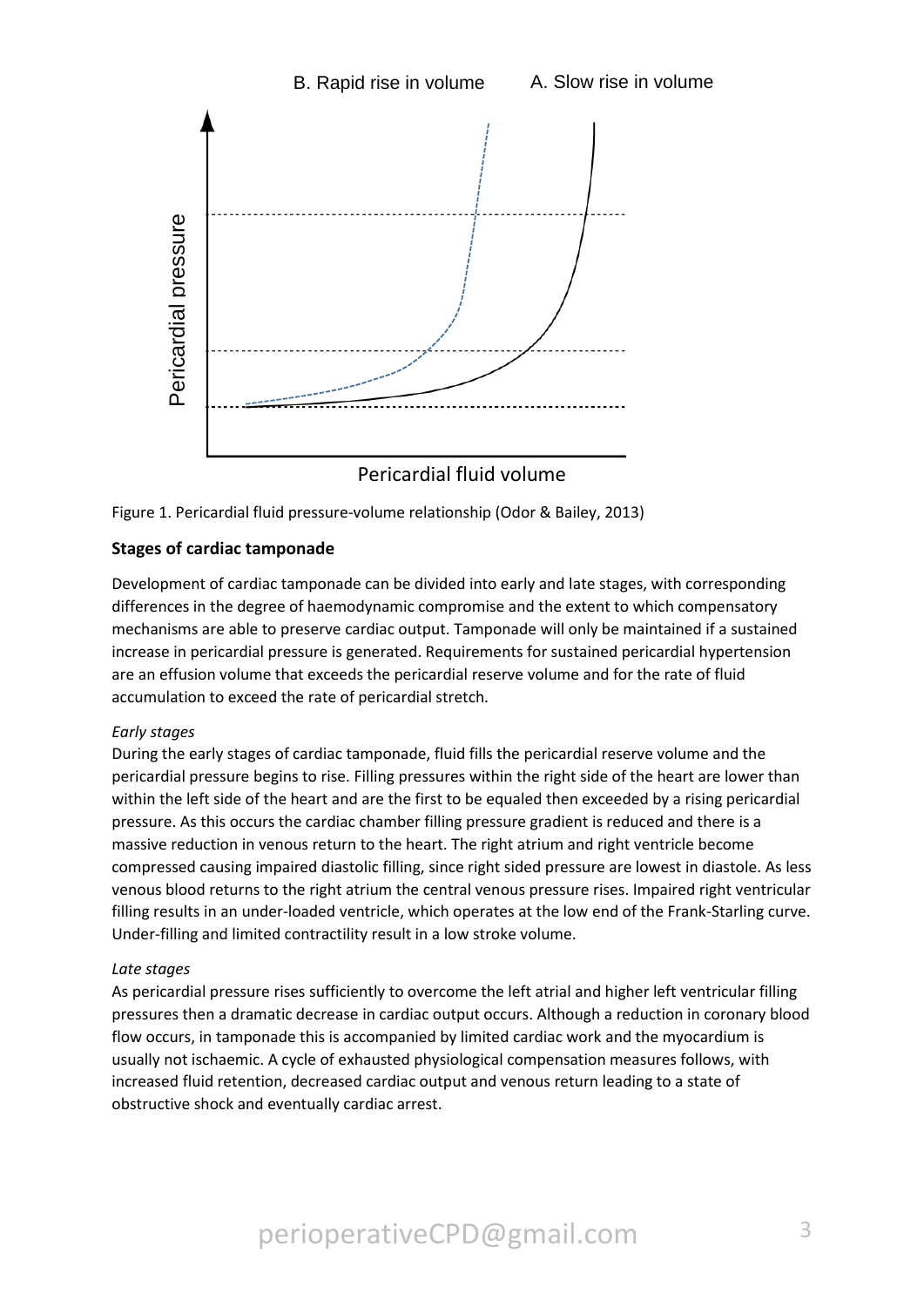## *Physiological compensatory mechanisms*

The most important physiological compensatory mechanism is an increase in sympathetic tone. Tachycardia and sympathetic-mediated vasoconstriction cause an increase in systemic vascular resistance in a bid to maintain mean arterial pressure. The renin-angiotension system is activated causing increased fluid retention. Elevated central venous pressures improves diastolic filling against intrapericardial pressure, but this has a limited effect. There is no change in atrial naturetic peptide levels as the heart doesn't stretch.

# **CAUSES**

Causes of cardiac tamponade can be divided into surgical and medical causes, typically corresponding to acute and chronic onsets respectively. The causes of cardiac tamponade are summarised in Table 1.

| Cause                                       | <b>Additional notes</b>                                                                                                                                                                                                                                                                                             | Onset                                    |
|---------------------------------------------|---------------------------------------------------------------------------------------------------------------------------------------------------------------------------------------------------------------------------------------------------------------------------------------------------------------------|------------------------------------------|
| Bleeding<br>following<br>cardiac<br>surgery | Bleeding can occur from leaking grafts or generalised<br>capillary ooze secondary to prolonged bypass time<br>and coagulopathy.<br>Risk of tamponade is higher for cardiac valvular<br>surgery than coronary artery bypass grafting.<br>Coronary rupture may also occur during coronary<br>stenting and ballooning. | Immediate/acute; may<br>be up to 2 weeks |
| Trauma                                      | Penetrating trauma is more likely to cause<br>tamponade than blunt trauma.                                                                                                                                                                                                                                          | Immediate                                |
| Aortic dissection                           | Retrograde extension of an aortic dissection may be<br>complicated by bleeding into the pericardial sac,<br>carrying a poor prognosis.                                                                                                                                                                              | Acute                                    |
| Malignancy                                  | Due to primary disease, such as lung cancer,<br>pericardial mesothelioma or treatments such as<br>radiotherapy-induced pericarditis.                                                                                                                                                                                | Chronic                                  |
| Idiopathic                                  | Unknown cause                                                                                                                                                                                                                                                                                                       | Chronic                                  |
| Infective                                   | Viral, tuberculosis or HIV.                                                                                                                                                                                                                                                                                         | Acute/chronic                            |
| Pericarditis                                | Due to collagen vascular diseases, systemic lupus<br>erythematous, rheumatoid arthritis, myxoedema or<br>uraemia causing a pericarditis with a large pericardial<br>effusion.                                                                                                                                       | Chronic                                  |
| Massive pleural<br>effusion                 | Rarely a sufficiently large pleural effusion can<br>compress the heart and impair ventricular filling.                                                                                                                                                                                                              | Acute/chronic                            |

Table 1. Causes of cardiac tamponade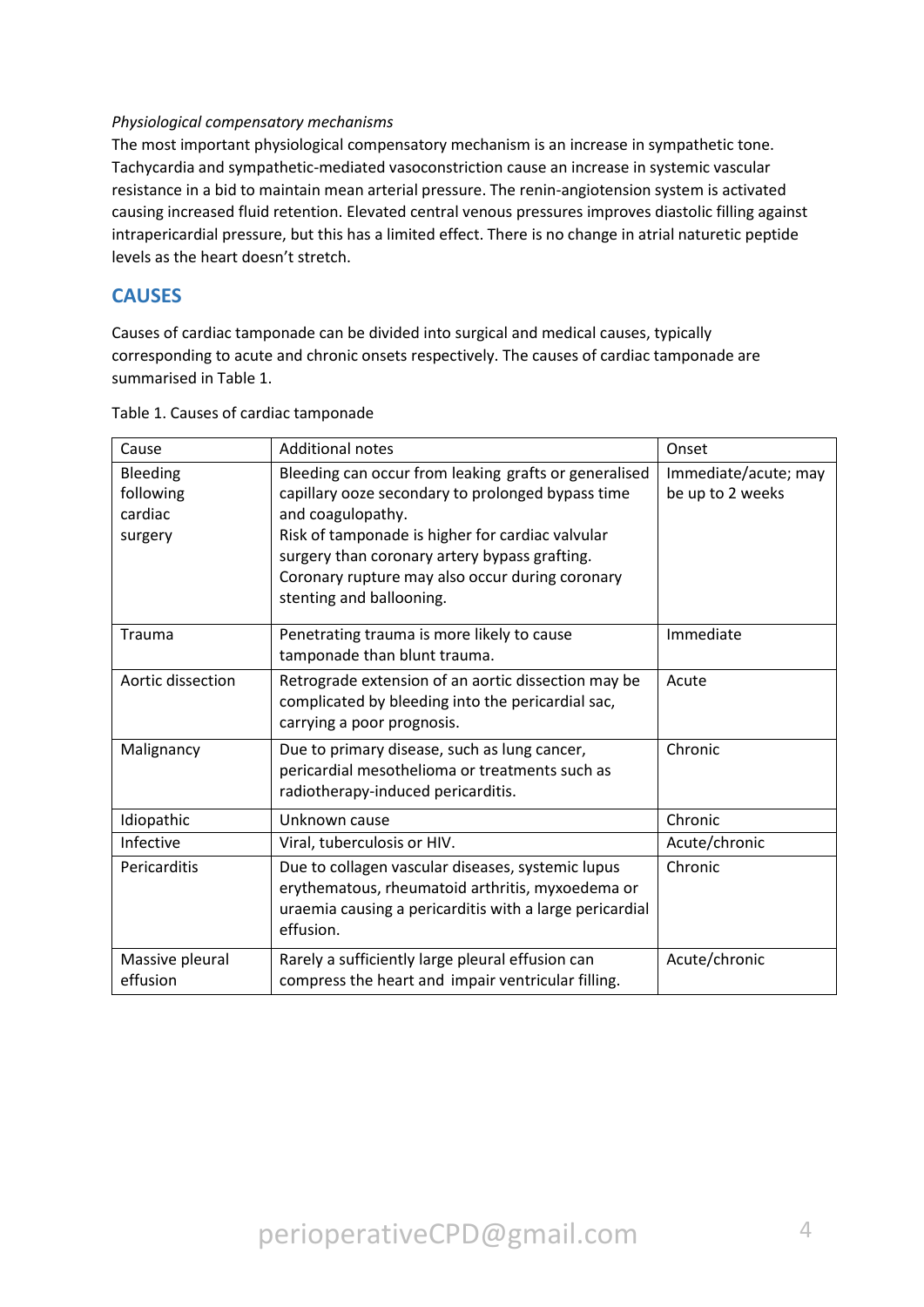# **CLINICAL FEATURES**

## **Recognition**

Cardiac tamponade can present in a variety of forms, from insidious and non-specific to acute and readily apparent. Key to prompt recognition of cardiac tamponade is maintaining a high degree of suspicion in patients presenting with early signs and instigating appropriate investigations. Clinical features of cardiac tamponade vary with duration of onset and underlying cause. The most common signs of dyspnoea, tachycardia and hypotension are poor at discriminating tamponade from other causes of shock. Additional history and examination may indicate an underlying cause, including recent pacemaker lead insertion; chest pain reflecting myocardial infarction or pericarditis; a history of renal failure or tuberculosis leading to ureaemic and inflammatory pericardial effusions respectively.

HIV-related pericardial effusion should be considered if there is a history of intravenous drug abuse or multiple opportunistic infections. Recent cardiac surgery, coronary intervention or thoracic trauma are all important causes of tamponade. History of these events in conjunction with clinical signs mandates urgent investigation. The following clinical signs are particularly important in diagnosis of cardiac tamponade.

#### *Beck's Triad*

Claude Beck, who later became professor of cardiovascular surgery at Case Western Reserve University in USA, first documented the three classical signs of acute cardiac tamponade in 1935. His triad consists of hypotension, elevated jugular venous pressure and muffled heart sounds. Although pathognomonic, these signs are only collectively present in a small number of patients presenting with cardiac tamponade. Moreover the triad is more relevant in surgical patients developing rapid onset tamponade in rather than the slower onset found in most medical causes of tamponade, in whom the findings of Beck's triad may not be present at all.

#### *Pulsus paradoxus*

A more common finding aiding diagnosis of cardiac tamponade is the phenomenon of pulsus paradoxus. First described in 1873 by the German physician Adolf Kussmaul, pulsus paradoxus is an exaggerated fall in systemic arterial blood pressure during the inspiratory phase of spontaneous ventilation. This phenomenon occurs due to negative intrapleural pressures increasing venous return to the right side of the heart, resulting in a bulging of the interventricular septum towards the left heart chambers. A minor respiratory variation in venous return to the heart occurs in the normal heart, but this effect is exaggerated in cardiac tamponade. The inelastic pericardium in tamponade constrains ventricular movement and causes more dramatic bulging of the right ventricle towards the left. The dysfunction of the left ventricle secondary to disorder of the right is termed ventricular interdependence.

Pulsus paradoxus of >10mmHg between inspiratory and expiratory systolic blood pressure in a spontaneously ventilating patient has a high sensitivity for detection of cardiac tamponade. The extent of the ventilatory pressure variation may also help predict the degree of cardiovascular compromise in a patient. Note that in a mechanically ventilated patient intrapleural pressures become positive and the pattern of pulsus paradoxus is reversed. i.e systolic blood pressure is higher during inspiration and lower during expiration.

Reverse pulsus paradoxus is observed to a certain degree in all sedated and mechanically ventilation patients with cyclical variation in pulse pressure used as an indicator of the fluid responsiveness of a patient. Right ventricular afterload increases during positive pressure inspiration because the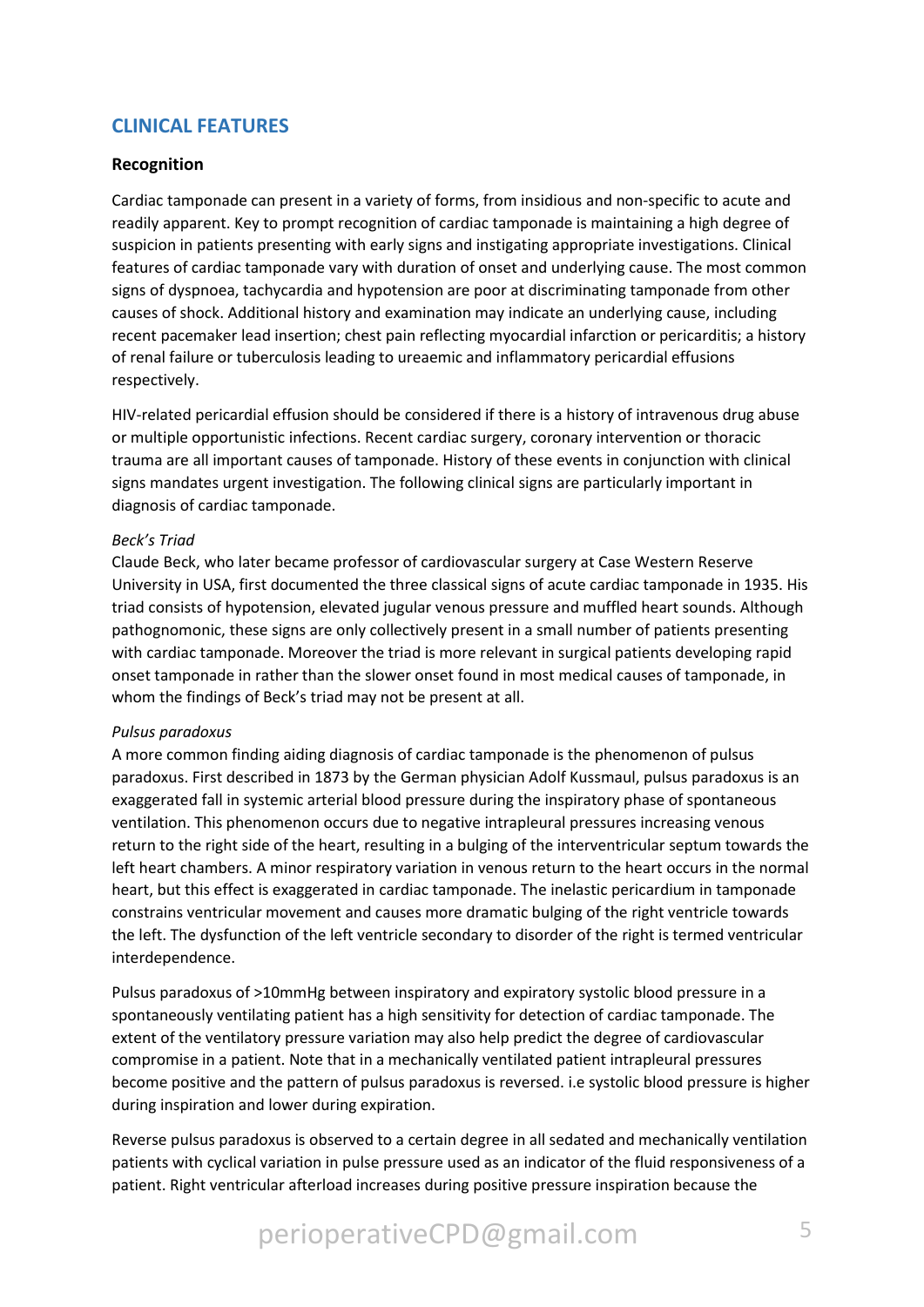increase in alveolar pressure is greater than the increase in pleural pressure, hence the pulmonary capillaries are compressed and right ventricular ejection is impeded. However left ventricular preload increases during mechanical inspiration, since pulmonary blood is squeezed towards the left side of the heart. Increased left ventricular preload combined with augmented systolic emptying due to the inspiratory positive pressure results in an increased left ventricular stroke volume and systolic blood pressure during inspiration. The long pulmonary transit time of blood (approximately 2 seconds) means that the decrease in right ventricular output only causes a fall in blood pressure a few seconds later, during the expiratory phase.

Cardiovascular compromise can be worsened by mechanical ventilation in cardiac tamponade, particularly by high levels of positive end expiratory pressure causing persistent impaired venous return to the right side of the heart. Also doppler studies of respiratory alterations in cardiac blood flow can be inaccurate when diagnosing cardiac tamponade in a mechanically ventilated patient.

Absence of pulsus paradoxus should not be used to exclude tamponade as a diagnosis. Nor is tamponade the only cause for exaggerated pulsus paradoxus. Severe asthma, pulmonary embolism and tension pneumothorax can all worsen pulsus paradoxus. In patients with aortic regurgitation the left ventricle can be filled from the aorta during inspiration. Therefore if an aortic dissection produces both aortic regurgitation and cardiac tamponade, pulsus paradoxus may be abolished. Likewise shunting in atrial septal defects may balance changes in venous return during inspiration with similar effects. More commonly physiological compensatory mechanisms can act to maintain normal systemic blood pressure during the respiratory cycle, illustrating that it is important to consider a multitude of trends and clinical features whilst diagnosing cardiac tamponade.

# **INVESTIGATIONS**

Investigations of cardiac tamponade are largely non-invasive and can be performed at the bedside.

## **Simple investigations**

Features of tamponade present on chest radiograph and ECG are relatively non-specific and do not distinguish between pericardial effusion and tamponade. Fluid in the pericardial sac can reduce electrical conduction through the space resulting in smaller QRS complexes on ECG. Cyclical variations in QRS amplitude is more specific to tamponade and is known as electrical alternans. Sinus tachycardia is the most common rhythm in tamponade but atrial arrhythmias provoked by changes in atrial pressure may also be detected.

Chest radiograph may reveal an enlarged cardiac silhouette with a globular heart shape, reflecting expansion of the pericardial sac with surrounding fluid. This appearance is more common in chronic causes of tamponade, in which fluid accumulates gradually. Acute tamponade may occur without any change in cardiac size on chest radiograph.

## **Echocardiography**

Echocardiography is the single most important investigation for cardiac tamponade. A continuous pericardial effusion produces a classical pattern, recognised as a "swinging heart". The heart oscillates from side to side within the pericardium, most impressively seen with large effusions, also changing the anatomical relationship between the heart and ECG electrodes with a resultant effect on the QRS complex (the cause of electrical alternans).

Pericardial fluid can be visualised in a number of views, including parasternal long axis, parasternal short axis, apical 4-chamber and subcostal.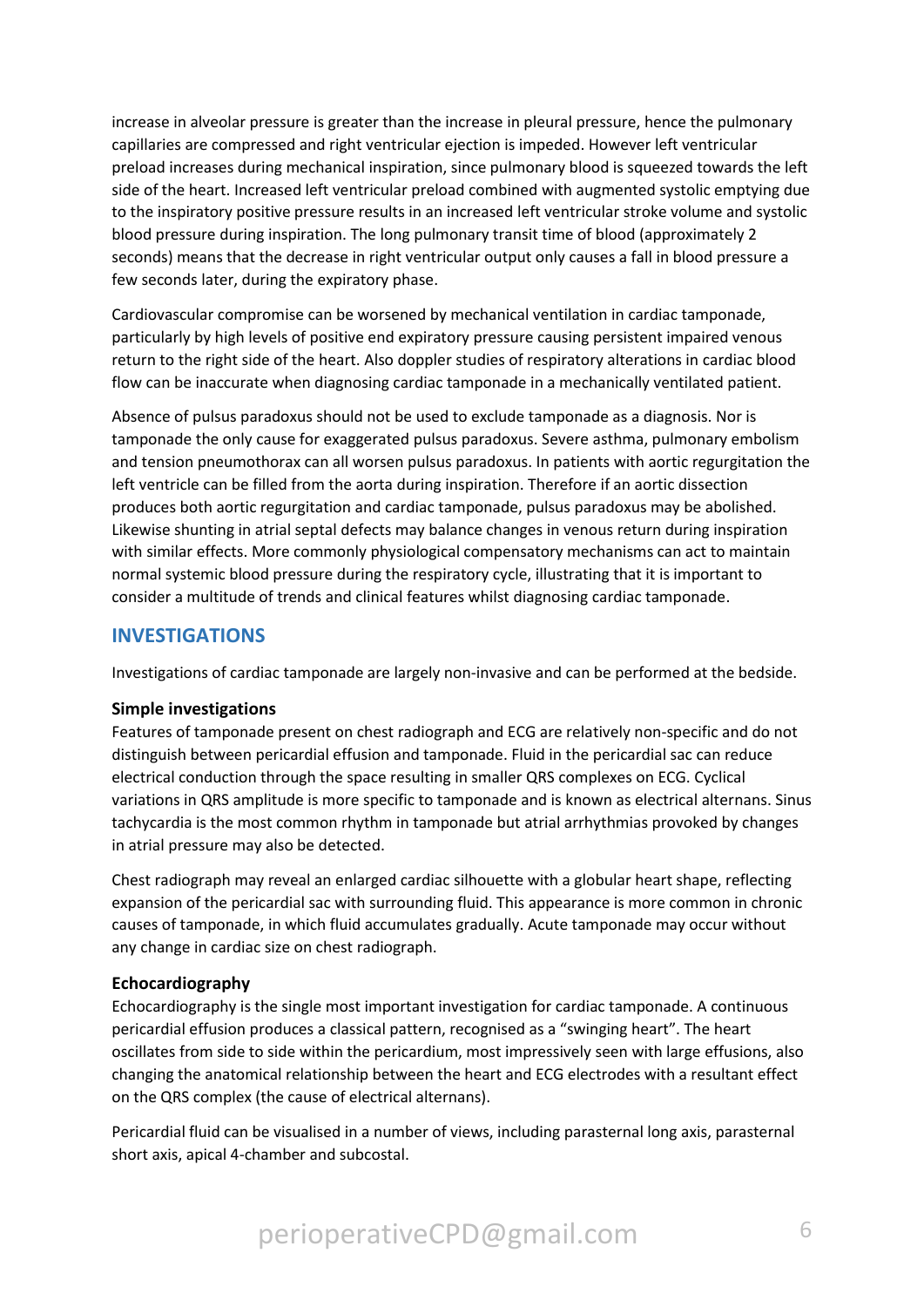The European Society of Cardiology (ESC) recommends the searching of the following features to aid in the diagnosis of tamponade:

- Diastolic collapse of the anterior right ventriclar free wall, right atrium, left atrium. Very rarely left ventricular collapse may also be seen.
- Increased left ventricular diastolic wall thickness, described as "pseudohypertrophy".

• Inferior vena cava dilatation, without respiratory variation in size, suggesting raised right atrial pressure.

The ESC also recommends the use of M-mode echocardiography (motion-mode, in which a vertical axis from the ultrasound probe is graphically plotted against time on the x-axis, allowed representation of moving structures during the cardiac cycle) to identify large respiratory fluctuations in mitral and tricuspid flows.

Poor haemodynamic tolerance to an effusion are suggested by an inspiratory rise of greater than 40- 50% in right heart flows, or a decrease of more than 25-40% in left heart flows with an inverted E/A ratio across the mitral and tricuspid valves. The E/A ratio is the ratio of early diastolic ventricular filling velocity to the higher late diastolic blood velocity caused by atrial contraction. The quantity of effusion present can be estimated by using the plarimetry function (area estimation) commonly found on most echocardiograph machines but is not necessarily a predictor of haemodynamic compromise.

Transthoracic echocardiography (TTE) demonstrates tamponade by right atrial collapse with a sensitivity of 50-100% and specificity 33-100%. Right ventricular collapse has a sensitivity from 48- 100% whereas its specificity ranges from 72-100%. Conversely post cardiac surgery TTE is more limited with a negative predictive value of 41%. Transoesophageal imaging provides better views of the posterior aspects of the pericardium and therefore essential in the diagnosis of a retroatrial haematoma, a possible complication following cardiac surgery.



Figure 2. Transoesophageal echocardiographic image showing right ventricular collapse secondary to a pericardial effusion. This image demonstrates evidence of cardiac tamponade. (Odor & Bailey, 2013)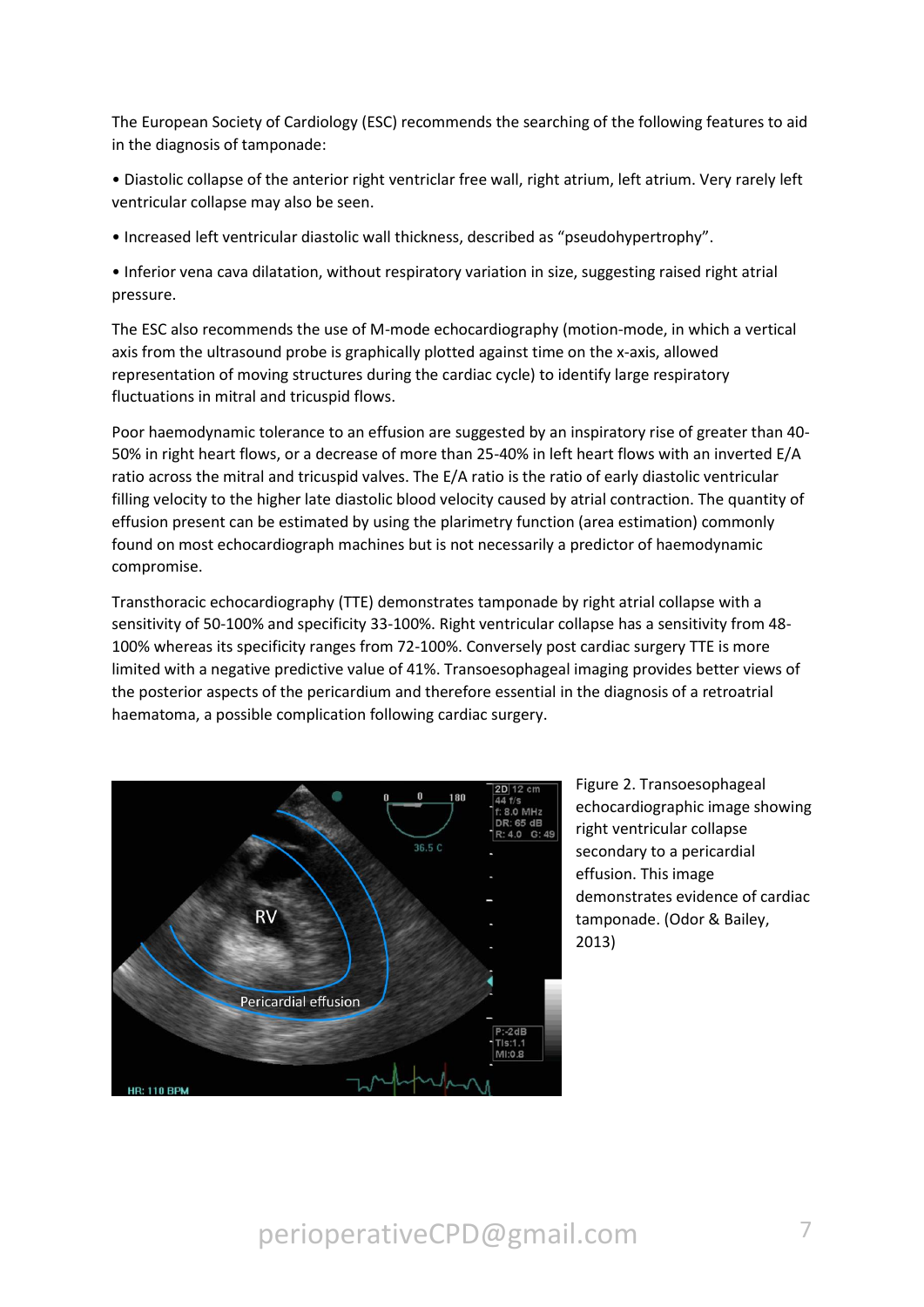

Figure 3. Transoesophageal echocardiographic image showing fibrous strands within a chronic pericardial effusion. (Odor & Bailey, 2013)

# **DIFFERENTIAL DIAGNOSIS**

Cardiac tamponade should be distinguished from other causes of low cardiac output failure, such as cardiogenic shock, in which primary myocardial dysfunction means the heart is unable to produce an adequate cardiac output to maintain systemic perfusion. The most common cause of cardiogenic shock is massive myocardial infarction.

Constrictive pericarditis caused by thickened pericardium impairing ventricular diastolic function may mimic tamponade in the absence of an effusion. Distinguishing between tamponade and constrictive pericarditis can be difficult, but the underlying pathological effects on cardiac filling are distinct. In tamponade the pericardial pressure is increased throughout the cardiac cycle. In contrast the myocardium is not compressed in constrictive pericarditis until the heart expands to fill the pericardium during mid to late diastole. Therefore the normal bimodal pattern of venous return to the heart is maintained in constrictive pericarditis, since there is no compression during systole, whereas venous return becomes unimodal and confined to systole in tamponade. Skilled echocardiography can help distinguish these different presentations.

Other differentials include large pulmonary emboli and tension pneumothorax. Rarely, a tension pneumopericardium can simulate acute cardiac tamponade, but with a characteristic mill-wheel murmur. This condition can be seen after penetrating chest wall injury, ruptured oesophagus and bronchopericardial fistula.

# **MANAGEMENT**

Management of pericardial effusion can be divided into 2 groups: the pre-tamponade patients who are haemodynamically stable, and those with tamponade who are not stable. Unstable patients necessitate urgent intervention. Since pressure caused by fluid within the pericardial sac is the underlying problem, definitive treatment is drainage of the pericardial fluid thereby alleviating myocardial compromise. A number of approaches are available to drain pericardial fluid. In a lifethreatening situation the swiftest and safest approach should be selected. Assistance from cardiothoracic surgical teams should be sought, but may not always be available; hence tamponade drainage should be within the capabilities of those in all acute medical care specialities.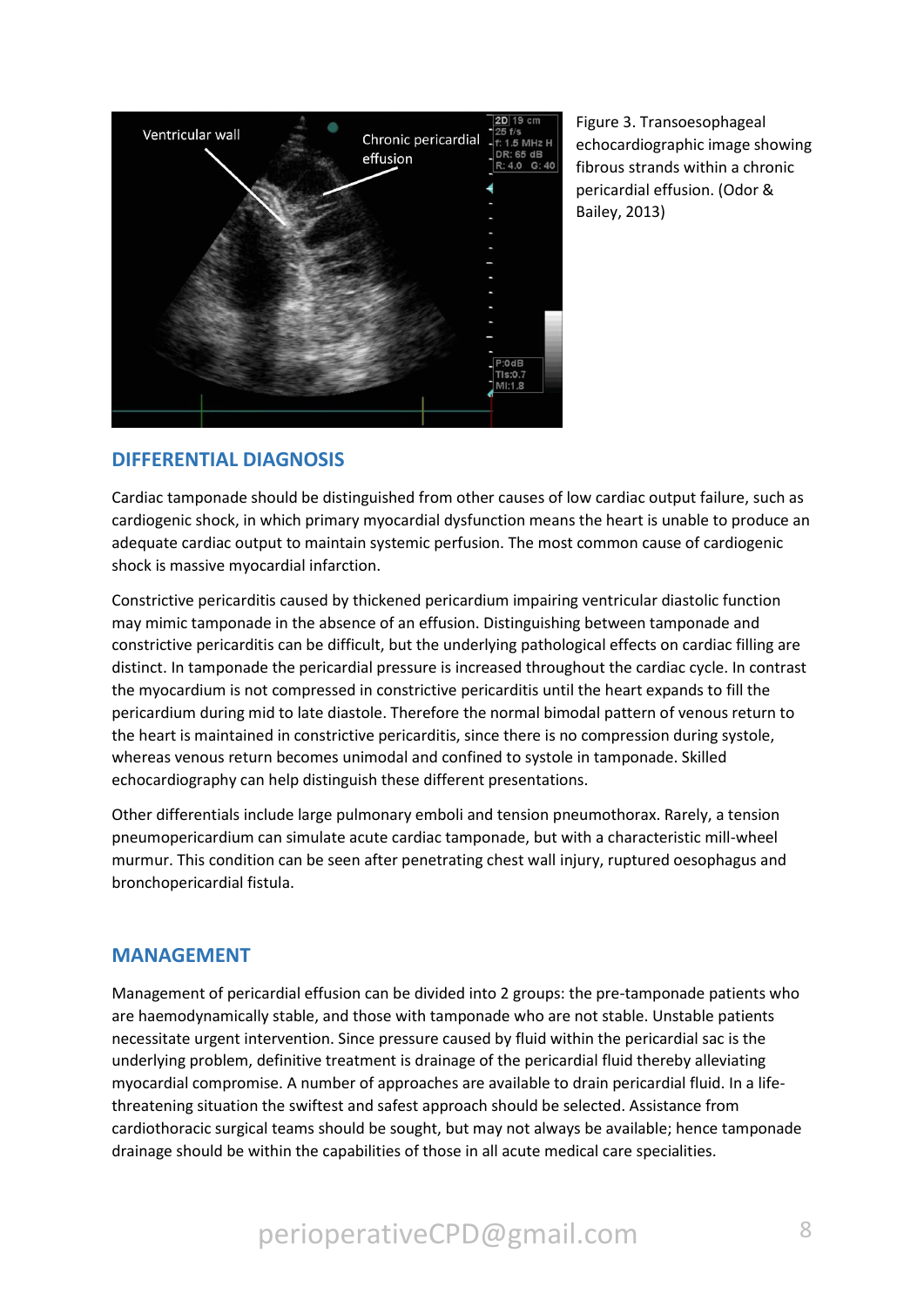## **Haemodynamic goals pre-drainage**

Resuscitation of tamponade patients prior to pericardial fluid drainage should follow the basic principles of airway, breathing and circulation, taking into account the specific pathophysiology of cardiac tamponade. Oxygen should be administered to the patient. Intubation and mechanical ventilation should be avoided unless strictly necessary, as this will tend to exacerbate cardiac failure in tamponade. Ventilated patients developing tamponade in an intensive care environment should have positive end expiratory pressure minimised to avoid limiting venous return. Invasive haemodynamic monitoring should be instigated, allowing continuous blood pressure and central venous pressure measurements to be made.

#### *Role of fluids*

Successful volume expansion primarily depends on the outcome measures defining it (i.e. cardiac index, end organ perfusion or patient symptom relief), the type of tamponade and the overall fluid status of the patient. The effects of hypovolaemia are particularly pronounced in tamponade. A single fluid challenge is likely to be beneficial especially in the setting of hypotension (<100mmHg). Excess fluid administration risks worsening ventricular interdependence on the patient and decreasing their cardiac output. The use of fluid as a bridging management is important in those with a poor preload and a single fluid challenge is unlikely to cause harm. Subsequent fluid bolus need to be carefully assessed with the knowledge that they are unlikely to be of benefit.

#### *Role of inotropes/vasopressors*

The haemodynamic goals in tamponade are to increase cardiac output by augmented chronotropy, to decrease afterload and decrease right atrial pressures. Isoprenaline, dopamine and dobutamine are all appropriate first choice inotropes and have been shown to increase cardiac output in tamponade. They all increase the metabolic requirements of the myocardium and decrease its perfusion time and therefore risk myocardial ischaemia. Small studies have shown vasopressors such as noradrenaline improve mean arterial pressure with minimal myocardial strain and no change in cardiac index. The clinician's choice of inotrope and vasopressor may therefore be best guided by their drug familiarity, and the balance of risks versus benefits for each drug.

#### **Drainage**

Definitive treatment of tamponade is only achieved through drainage of the pericardial sac. Techniques for drainage can be classified as pericardiocentesis and surgical. Rapid resolution of the low cardiac output state occurs following release of pericardial pressure and as such the anaesthetist caring for the patient should be prepared to quickly titrate down inotropes or vasopressors to avoid excessive blood pressures which can worsen any bleeding.

#### *Pericardiocentesis*

Pericardiocentesis involves placement of a catheter percutaneously into the pericardial sac in order to externally drain the effusion. The procedure can be performed using anatomical landmarks alone, or under echocardiographic or fluoroscopic guidance. Pericardiocentesis is contraindicated in aortic dissection and relatively contraindicated in severe coagulopathy. A Seldinger technique is normally employed with a needle inserted between the xiphoid and left costal margin, angled at a 15-degree angle under the costal margin then slowly advanced towards the tip of the left scapula. A J-shaped guide can be threaded and a pigtail-catheter railroaded into place if required. ECG monitoring is required as instrumentation of the heart can provoke ectopic beats or ventricular arrhythmias.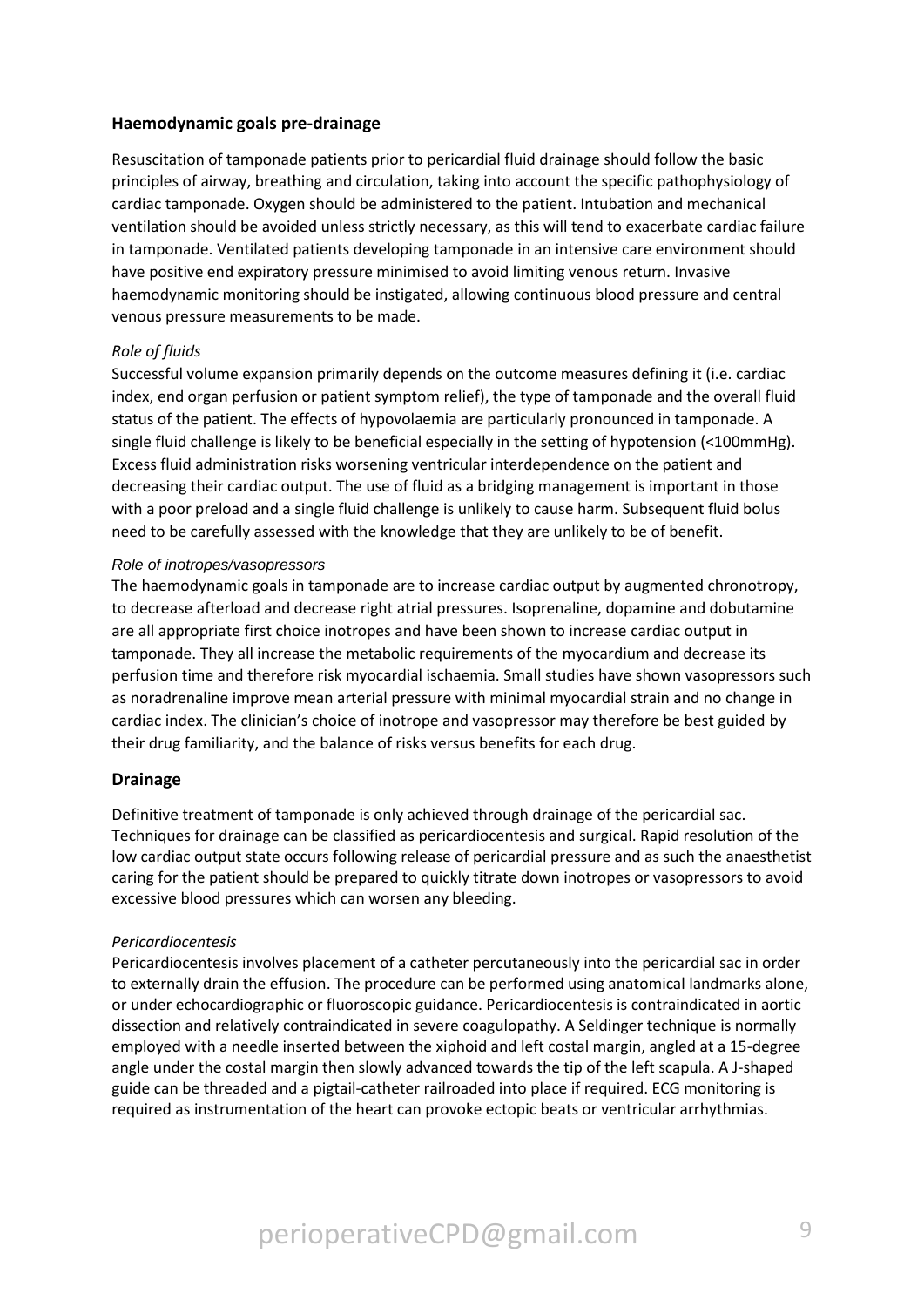Pericardiocentesis has both therapeutic and diagnostic applications. Chronic pericardial effusions can be sampled using this technique to allow histological and biochemical analysis in suspected malignant or inflammatory causes.

Risks of pericardiocentesis are puncture and rupture of the myocardium or coronary vessels. This may cause arrhythmias or myocardial infarction. The stomach, lungs or liver may also be punctured. Infection of the pericardial membranes may occur subsequently. These risks are rare, occurring in less than 5% of cases, and as a potentially life-saving procedure it is important to be familiar with the technique of pericardiocentesis.

#### *Surgical drainage*

Emergency sternotomy is indicated in tamponade with incipient cardiac arrest. This may need to be performed in the emergency department or intensive care unit if there is insufficient time or the patient is too unstable for transfer to the operating theatre. Emergency thoracotomy equipment should be available in these locations. A small sub-xiphoid incision is made, which may relieve some of the pericardial pressure prior to direct visualisation and incision of the parietal pericardium. Drainage of fluid and control of bleeding within the pericardium can then occur. Cardiopulmonary bypass equipment and a trained perfusionist should ideally be present.

Other surgical approaches to pericardial drainage are available, but there are no prospective randomised controlled trials comparing outcomes from each. A video-assisted thoracoscopic approach is less invasive, creating a drainage window between pericardium and pleura. This has been reported to have longer operating time and higher peri-operative morbidity. Percutaneous balloon pericardiotomy can be performed under local anaesthesia in the cardiac catheterisation laboratory and involves insertion of a valvuloplasty balloon into the parietal pericardium via a subxiphoid approach under radiological guidance. This latter procedure is more suitable for patients with medical tamponade who are unfit for surgery and may be suffering from malignant effusions.

Post-operative care of these patients is often most suitable in a high-dependency unit or intensive care, as recurrence of tamponade may occur and organ support, including inotropes for the stunned myocardium, may be required.

## **SUMMARY**

- Cardiac tamponade is a life-threatening emergency and an important cause of obstructive shock.
- Tamponade can occur as a complication of a number of medical conditions, as well as in trauma or cardiac surgery patients.
- Prompt echocardiographic confirmation of tamponade should be performed when the diagnosis is suspected.
- Echocardiographic signs of right-sided diastolic chamber collapse and ventricular interdependence are highly suggestive of cardiac tamponade.
- Treatment involves careful fluid resuscitation and inotropes, but this is not a substitute for definitive drainage via either percutaneous or open surgical techniques.